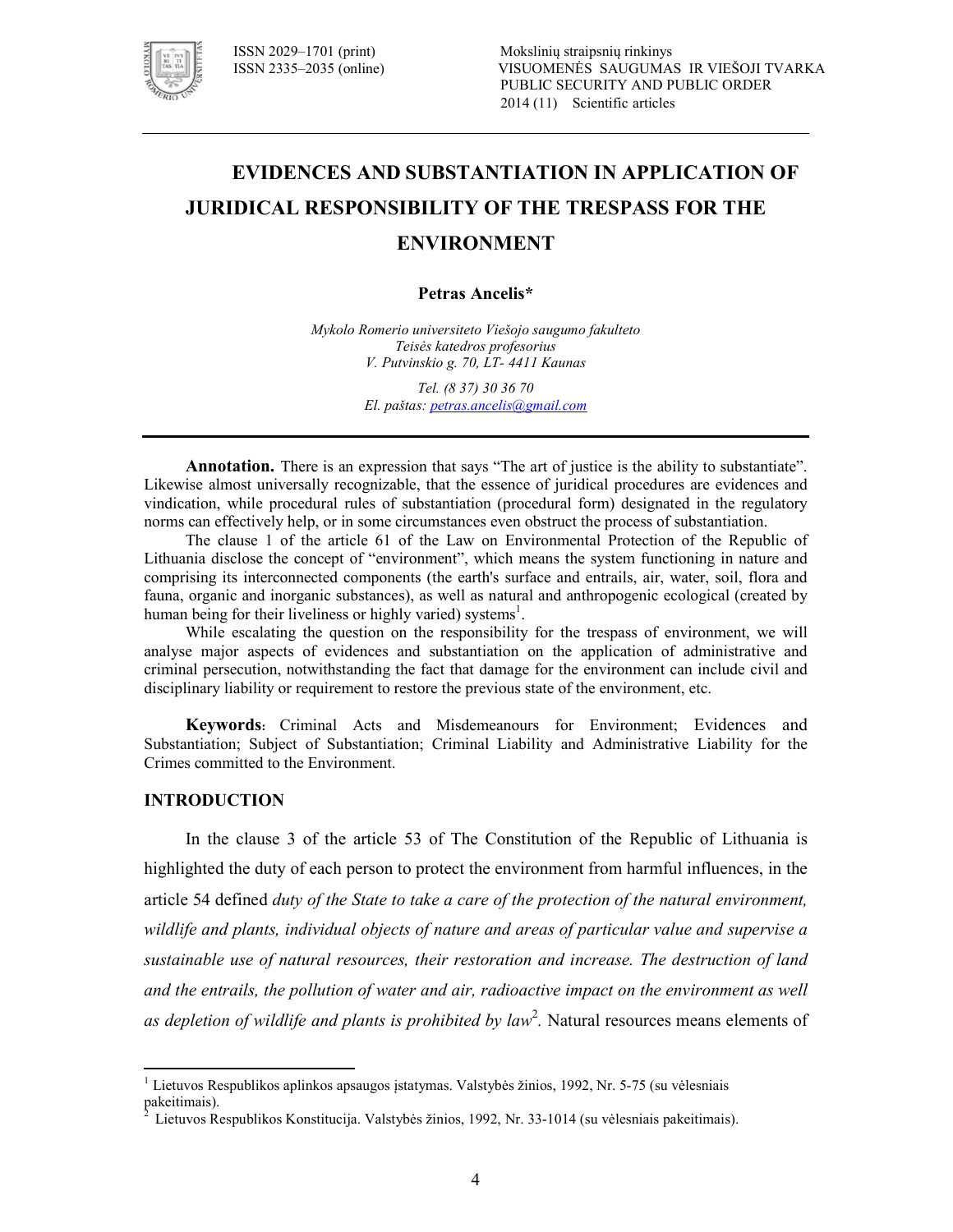

organic and inorganic nature – flora, fauna, water, soil, etc., which are used or may be used by man in order to satisfy his needs. Certainly the consumption of natural resources must be rational, considerable and do not infringe legislative norms of the Republic of Lithuania or norms of International legal acts.

All individuals and institutions must restrain from the activities which may harm the above indicated and legislatively protected objects. In most cases criminal acts and misdemeanours of administrative norms with respect to the environment imprints certain marks, lesions or other informative signs in the material surrounding (in the documents, other objects), and individuals who were observing acts or otherwise were related to the committed acts are able to memorize particular details of the committed act and recite them.

There are two main purposes of the substantiation: to determine if the act was committed; and identify the subject of committed act.

Usually substantiation is related with the act committed in the past, which is determined with the help of the empirical method (performing certain investigative actions and with the help of five senses to fixate the results) and rational logical cogitation.

The difference of cognitive practice in the judicial proceedings and cognitive practice in the other fields of human being activities is based on concreteness of certain circumstances of substantiation, the order of proceedings of the substantiation, methods, other instruments detailed in the valid norms of legal acts.

However plurality of the principals applicable in the criminal and administrative proceedings, which are typical in the theory of general cognition (gnoseology), in the light of firsts proceedings differ from second theory, the difference is related with peculiarities of specific object of the cognition.

Herein the focus of research and cognition is concentrated on specific facts of the past, but not on general and social peculiarities.

The goal of this article is to investigate what is the relation of evidences and substantiation in the criminal process and administrative proceedings when determining the responsibility of the misdemeanour for the environment.

The *object* of the research is relationships of the society developed in in the concrete sphere, and the *subject* of the research is – legal acts regulating evidences and process of substantiation, designated to determine and examine criminal acts and misdemeanours for the environment, as well as other scientific publications on this plot.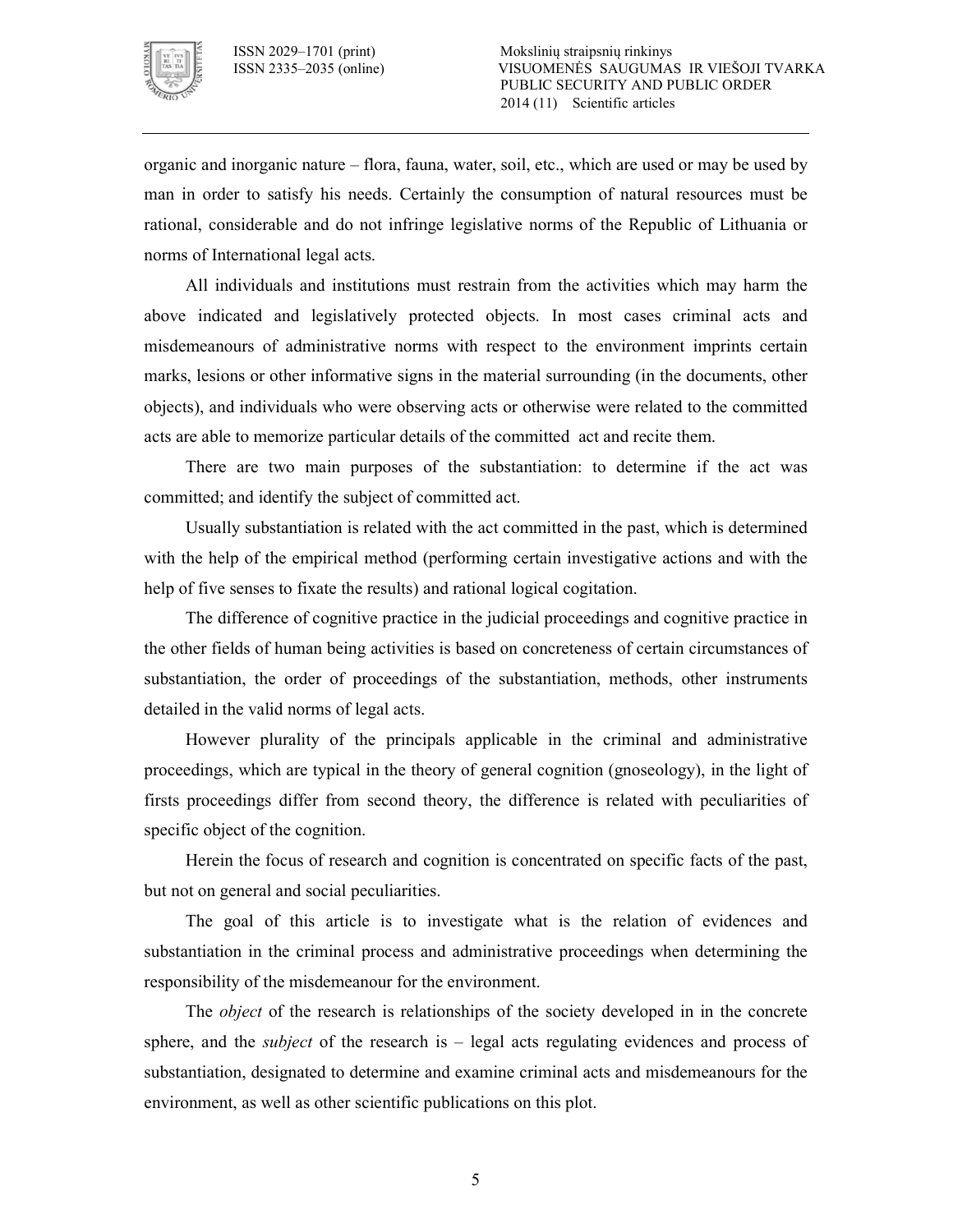

 $\ddot{\phantom{a}}$ 

The methods of the research are: system analysis; critique; documentary analysis and *methods* of generalization.

# **THE CONCEPT OF EVIDENCES AND ITS RELATION IN THE CRIMINAL PROCES AND ADMINISTRATIVE PROCCEEDINGS**

Hence, as was highlighted previously, all individuals must restrain from the acts, which may inflict harm on soil, entrails, water, air, flora and fauna. For the protection of these objects, the most rigorous responsibly defined – the criminal and administrative responsibilities. From the very beginning it is not clear what exact responsibility will be applicable, the difficulty of this process is based on the fact that first of all there is a requirement to estimate what kind of jeopardy have arisen to the objects protected in the legal acts designated for the environment and consumption of natural resources if the danger have emerged to the life or health of individuals, or the damage to the air, soil, water, fauna and flora have arisen or other significant damage have arisen for the environment<sup>3</sup>. What is definable as harm for the environment the case law construes frames of some general principles: in the determination if the harm did negative impact to the environment it is essential to estimate concrete negative changes of the nature elements or functions of these elements, or deterioration of the positive impact of the nature to the environment or individuals. Solving out the question on the level of the harm made to the environment is it rather high or not, also solving out if other effects are seriously damaging environment, the focus can not rely only on what was the financial loses or monetary expression of the harm to environment, the focus should be on the nature of misdemeanour of regulation designated for the protection of the environment, on the nature and value of the harm made to ecosystem, on the importance of the objects of the nature and the harm was made on them, on the degree of harm, possibility to restore previous state of the environment, etc.<sup>4</sup>. If these harms are not in question then the administrative responsibility can be incriminated to the individual for the committed misdemeanour. This is designated in the 2 clause of the 9 article of the Code of Administrative Violations of Law of the Republic of Lithuania (abbreviation CAVL), where is stated that, administrative liability shall come into effect if for the misdemeanour indicated

<sup>3</sup> **Žvaigždinienė I.**Teisinė žalos aplinkai samprata. Nepriklausomos Lietuvos teisė: praeitis, dabartis, ateitis. Vilnius, 2012. P.342-358.

<sup>&</sup>lt;sup>4</sup> Lietuvos Aukščiausiojo Teismo 2010 m. kovo 30 d. nutartis baudžiamojoje byloje Nr. 2K-159/2010.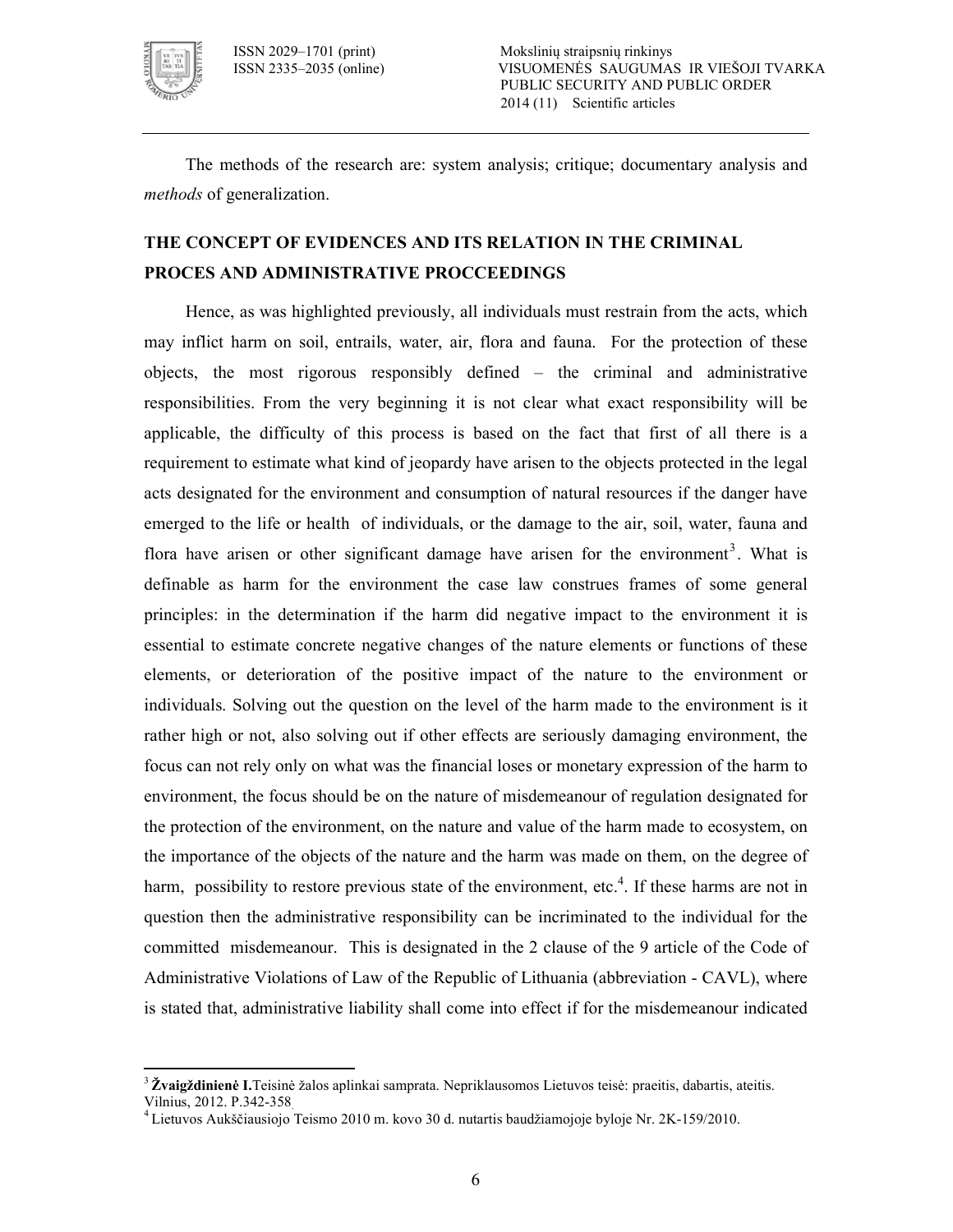

 $\overline{a}$ 

in the Code and from the nature of committed trespass the criminal liability can not be imposed.<sup>5</sup>

In the determination of the Code of Criminal Procedure of the Republic of Lithuania (abbreviation  $-$  Criminal Procedure Code)<sup>6</sup> stated the requirement promptly and properly disclose criminal act, also with a requirement to suitably apply the legal norm, the purpose of these requirements is that the individual committed the act would be justly punished and no other guiltless person would be punished (article 2). Meanwhile in the Code of Administrative Violations of the Republic of Lithuania goals are as follows: *timely, comprehensively, entirely and objectively disclose circumstances of all cases, resolve cases with respect to the legal acts, secure the enforcement of the official pronouncement, disclose reasons and conditions of the intention to commit the trespass of the administrative law; prevent from other trespasses, educate citizens, that they would follow the law, strengthen legitimacy* (article 248).

Implementation of the indicated requirements can be achievable hereunder through the substantiation methods designated in the legal acts. In the theory of substantiation evidences are described as follows: the reflection of the criminal acts in the conscious of the different individuals or in the material objects, obtained with respect to the requirements set in the legal acts, hereby sustaining the lawful decisions, and the basis of acts taken in the criminal process.

Nevertheless, escalating this theme emerges necessity to disclose not only theoretical concepts, but also how evidences and process of substantiation are described in the keystone legal acts, i.e. in the mentioned codes.

Distinctiveness of the present Criminal Procedure Code is not to use the term of evidences at all while structuring separate sections and institutes. Although in our opinion the content of the most norms discloses evidences and other institutes of the substantiation though directly it is not expressed. The only one 20 article of the Criminal Procedure Code mentions the term of *evidences,* in the light of: any data verified in accordance to the legal requirements may be considered as evidences, evaluate if the obtained data can be acknowledge as an evidences the established following legal rules apply: Court has a full discretion to qualify particular data as evidence; Only data, which confirms or denies facts

 $<sup>5</sup>$ Lietuvos Respublikos administracinių teisės pažeidimų kodeksas. Papildytas leidimas 2013 m. gegužės 20 d.</sup> Vilnius. Leidykla "Eugrimas".

<sup>&</sup>lt;sup>6</sup> Lietuvos Respublikos baudžiamojo proceso kodeksas. Patvirtintas 2002 m. kovo 14 d. įstatymu Nr.IX-785. Dvyliktoji pakeista ir papildyta laida. Lietuvos Respublikos teisingumo ministerija. Vilnius, 2013.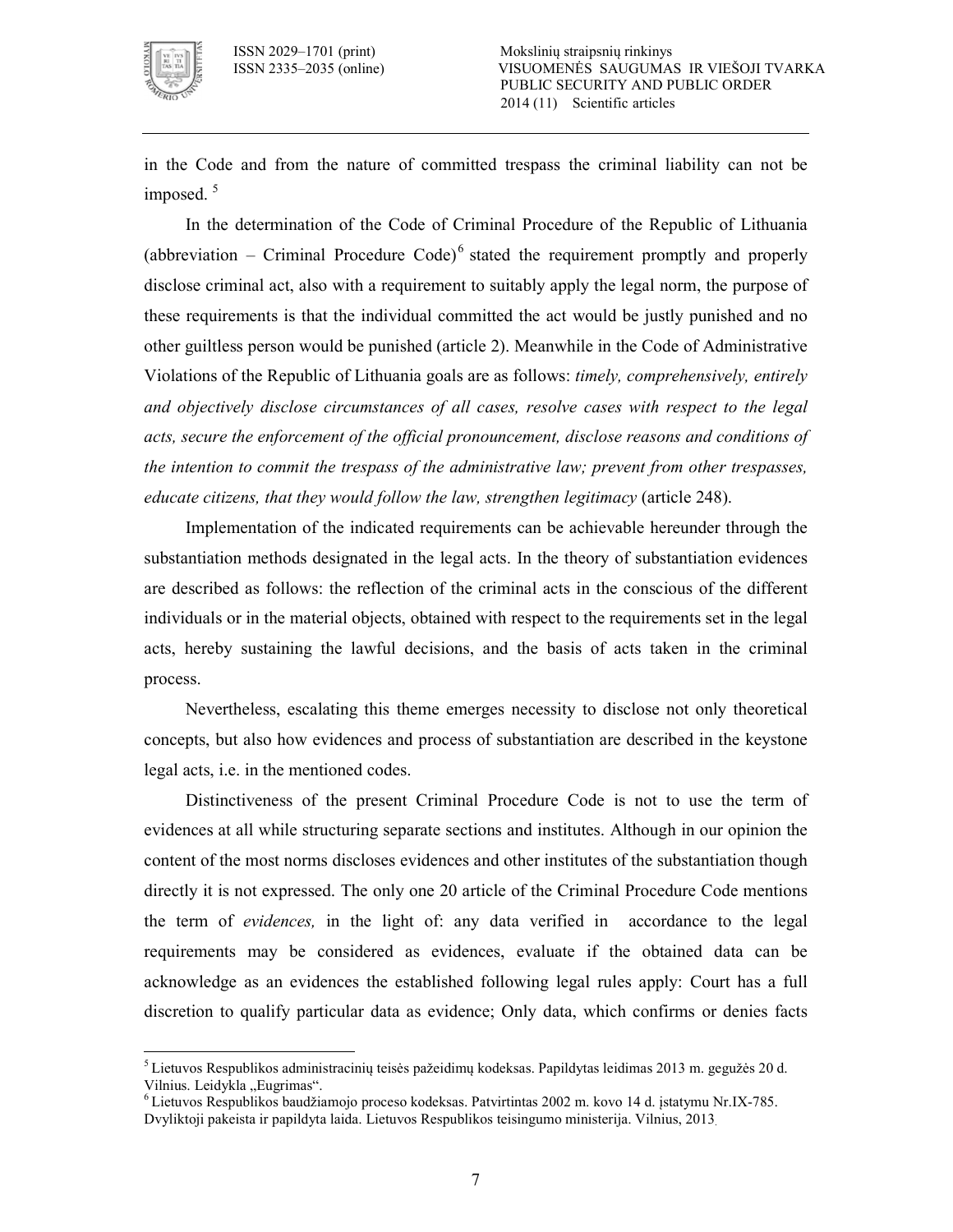

important for the case may be regarded as evidence; Evidence may be based only on data collected in accordance with legal requirements and procedures; Court shall evaluate evidence in accordance with inner belief, based on comprehensive and unprejudiced analyses of all facts and materials of the case, according to the legal requirements.

As it was mentioned previously, not only this particular article of Criminal Procedure Code is related with the law of evidences, but most of the norms of this Code relates, the reason of this assentation is that purport of each article is to orientate purpose of the respective investigation, the progression, prevenient and subsequent necessary acts for disclosure of the committed violation, successful investigation and acceptance of appropriate procedural decisions. Let us acknowledge, that submission of the complaint, allegation or notification indicates that the substantiation is required and the criminal act was committed, that a decision can or will be decreed, furthermore the investigative actions will be taken and the procedural force will be taken, etc. Hence, evidences in the criminal procedures and substantiation are cornerstone institutes, determinative particular recognition-truth evaluation process, designated for the implementation of the purpose of the criminal procedures.

Article 256 of the CAVL defines evidences as: *whichever factual data, based on which the authorized person evaluates the administrative violation or decides that the violation was not committed, disclose the individual who is responsible for the violation and other circumstances important for the case.* 

Therefore, oppositely from Criminal Procedure Code here is highlighted factual data and there is no other reference about the process of collection of factual data based on the legal acts requirement, whereas in the theory of criminal procedures law the gathering of factual data is related with admissibility of the evidences. Therewith CAVL does not mention requirements for the legitimacy and verification of evidences, though in the theory of law and in the case law these requirements are constantly emphasized and crucial.

According to the Criminal Procedure Code evaluators of evidences are judge and the court, while in the CAVL the list of evaluators is wider: officer evaluates evidence in accordance with inner belief, based on comprehensive and unprejudiced analyses of all facts and materials of the case, according to the legal requirements and cognition of the law. Therefore Criminal Procedure Code unquestionably indicates, that evidences are related with the process of the procedural investigation of the criminal case in the court, for example in the judicial proceeding it is allowable to declare publically the testimony of victim, witness or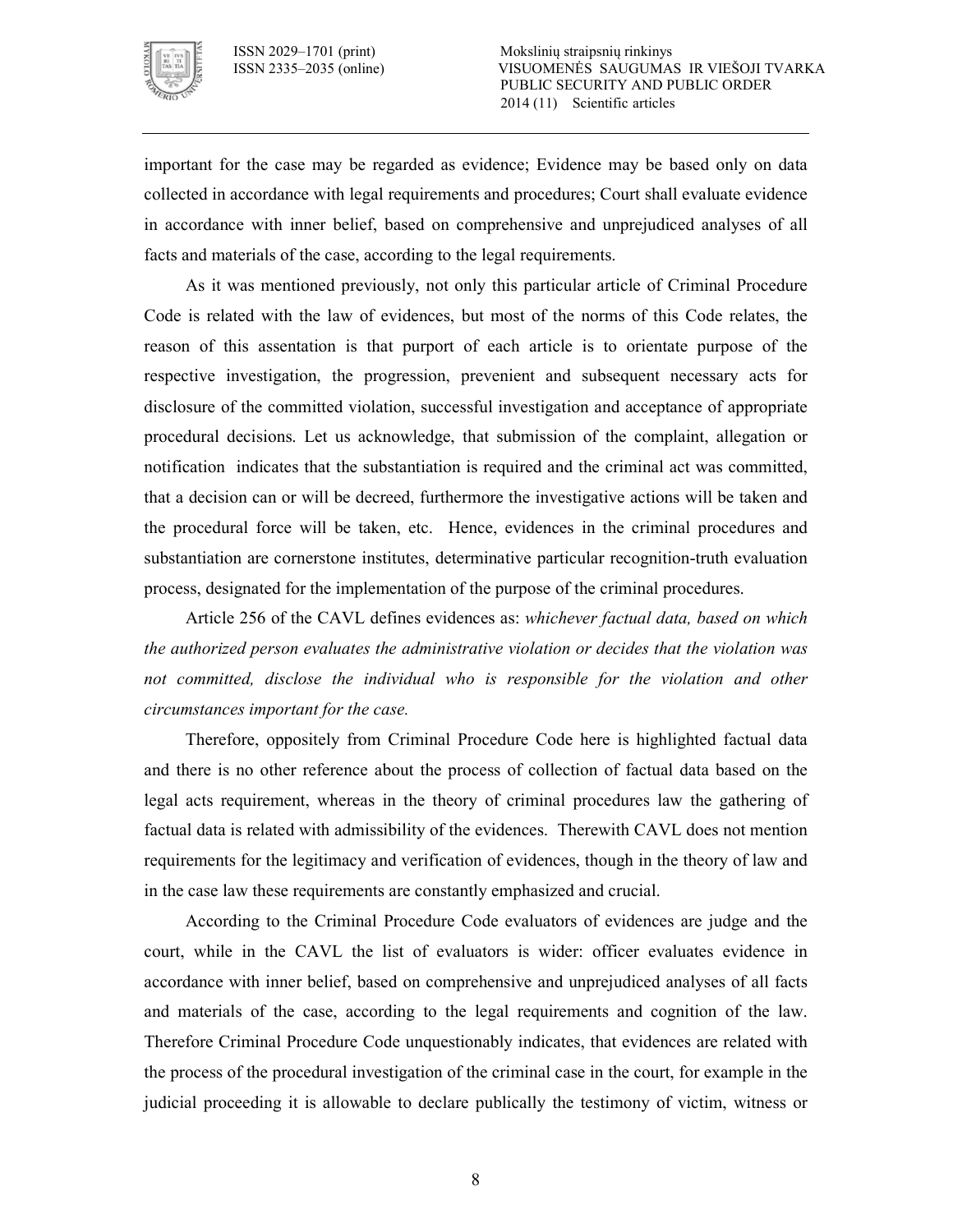

ISSN 2029–1701 (print) Mokslinių straipsnių rinkinys VISUOMENĖS SAUGUMAS IR VIEŠOJI TVARKA PUBLIC SECURITY AND PUBLIC ORDER 2014 (11) Scientific articles

defendant previously declared only to the court or provided to the pre-trial judge (article 276 of Criminal Procedure Code).

At this point the question arise, what criteria of substantiation may apply in the stage of pre-trial investigation. With respect to the legal norms of present Criminal Procedure Code, the conclusion can be drawn that there is no substantiation in the pre-trial investigation, there is only a domestic recognition However it can not be denied, that gathering of the evidentiary data with respect to the procedural methods and measures is the substantiation itself, otherwise it would be recognised, that investigator in the process of collection, gathering (fixating), verification of the factual data of the case does not analyse the data, does not verify and evaluate the data and does not participate in the process of the substantiation. Assuming that in the stage of pretrial investigation the doubtful tasks are performing, could raise the question that gathered evidences a priori will have less significant meaning, because the minutes of procedural act can not be read through. Though in most cases the trial investigation is public and therefore all individuals have a right and opportunity to be aware what evidences are used by judges. Certainly the court has exclusive right and obligation to evaluate the validity of the evidences previously gathered and presented to the court, however in both stages (pre-trial and trial) should be applicable equal standards, otherwise it could lead to the situation, when prosecutor, who is entitled to make decisions with respect of the progress of the investigation, who is entitled to present evidences to the court is not a subject of substantiation, stipulate by faulty understanding that investigator is not valuating the evidences and do not participate in the process of substantiation.

Though in the superior legal act that Criminal Procedure Code legal act, the Constitution there is designated the independency of the investigator, judge or court, all of them shall obey only on the rules of legal acts (article 118). In our opinion the substantiation is the: search of evidences; discovery of evidences, fixation, gathering, disposal of evidences, and it can not rely on the hierarchy of the subject operating in the investigative process.

The importance of search, verification and evaluation of factual data can not be minimised in the pre-trial stage, unduly give prominence to the logical estimation of evidences in the court (evaluation of the gathered information entirely), is not rightful because only around one third of all initiated investigations reach the courts. Possibly in the countries with common law jurisdiction it is usual to associate substantiation with trial proceedings, as generally judges do not familiarised themselves with the recorded procedural acts before the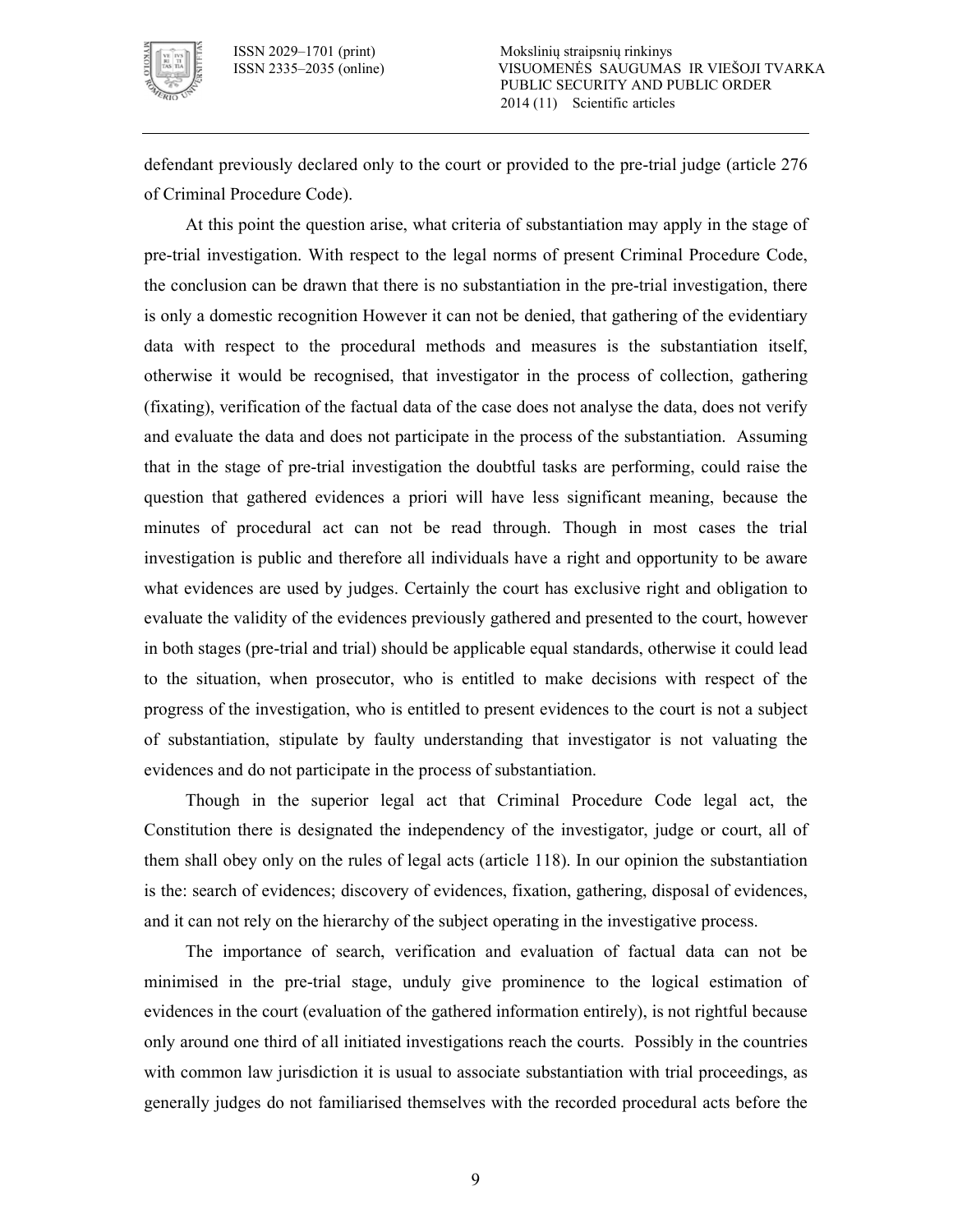

trial. Nonetheless in the practice of criminal procedures in the Republic of Lithuania, the prosecutor decrees the final decision subsequently the pre-trial investigation is exercised. The subjects of pre-trial investigation can not avoid evaluation of the evidences in the process of search of the factual data of the committed crime.

For example, in the process of interrogation of the victim or verification of evidences in the crime scene the subject of process identifies the reliability of the source of data and authenticity of the gathered information, moreover the subject of process fixates conditions of the interrogation, and this leads to the importance of admissibility, tangibility and reliability of the gathered evidences.

Certainly the meaning of evidences can vary dependently with the stage of the process, therefore investigator together with prosecutor can not be eliminated from the process of substantiation, and from the list of evaluators of evidences.

The process of substantiation begins with the acknowledged fact to start the pretrial investigation, continues in the research, detection, gathering, fixation, examination, evaluation of evidences and goes further in the other stages of the process of decision making in the progress of the case and enforcement of justice.

In comparison of proceedings indicated in the Criminal Procedure Code and CAVL, it can be noticed that in the CAVL sources of evidences (expedients) are more detailed, the wording is as follows: data of administrative law violation can be estimated with these measures: administrative violation protocol; photographs; sound and visual records; testimony of witnesses, explanations of the victims or indictees, conclusions of experts, declarations of specialists, material evidences, protocols of seizure of items or documents and other documents (clause 2 article 256).

In our opinion the list of evidences could be named in the Criminal Procedure Code, and effectively applied in the process of substantiation, whereas certain list of evidences (sources of evidences) is not malady itself, it is rather positive approach. From the perspective of history it is known that the list of evidences was consolidated in the criminal proceedings law of many countries.

If we would recall development of the pre-trial process in the Grand Duchy of Lithuania and ensuing ages likewise customary law the legal norms of the Statutes assigned to the evidences: witness testimony; written documents; material proofs, other imprints and marks.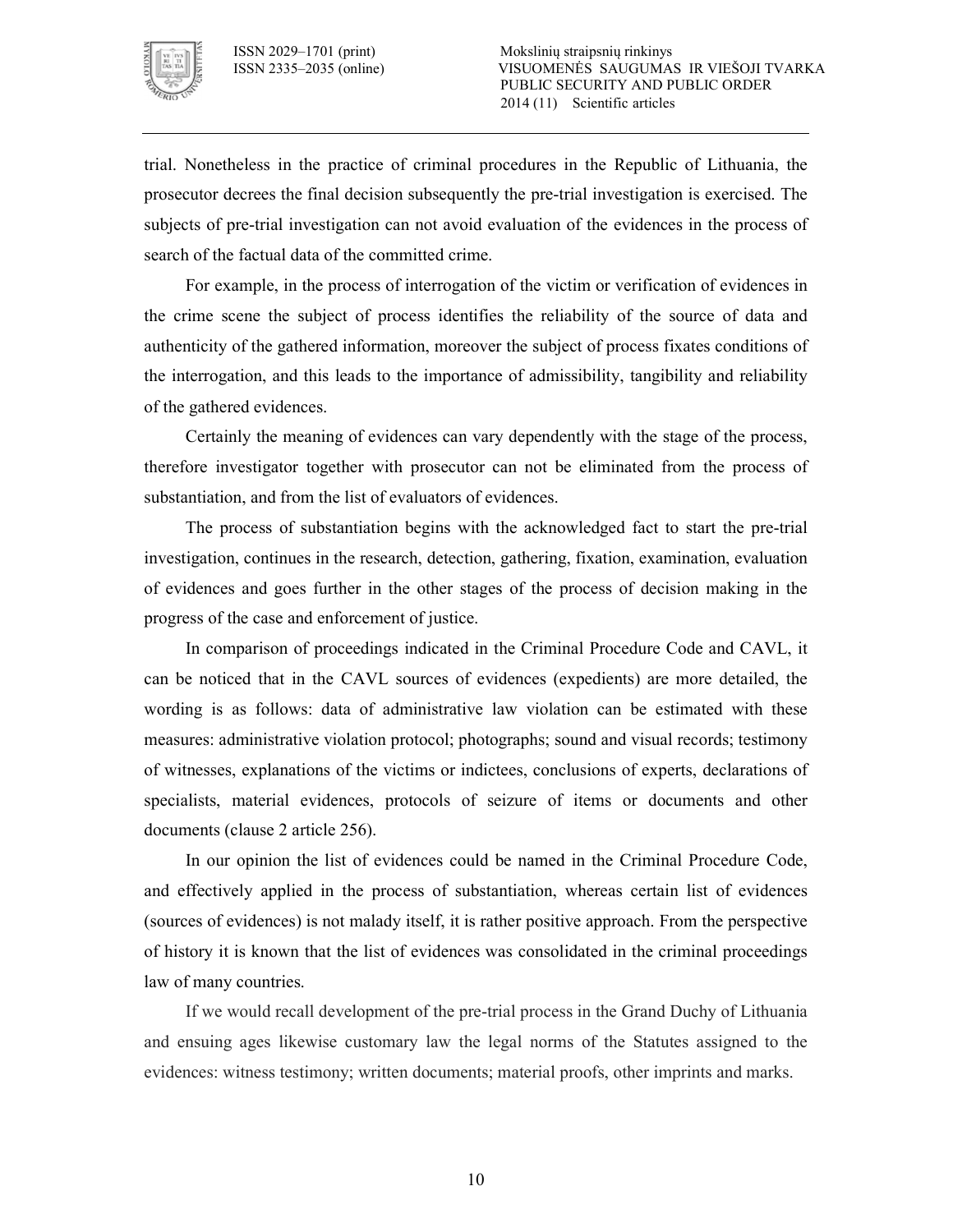

 $\ddot{\phantom{a}}$ 

Posterior prosperous stage of the existence of formally expressed evidences was not the historical error or extraordinary fact of criminal procedures, actually it was more advanced method used in our country and abroad in order to protect individuals from the autarchy of the judges while making decisions.

And present understanding of inner evaluation and conviction in the process can not be interminable, based without particular doctrine of evidence theory, logic, without meanings of credibility, validity, value and sufficiency of evidences.

Verbally expressed evidences (sources) in the legal acts creates more transparent and understandable process of substantiation, since as was mentioned previously in the first two stages of criminal proceedings all involved subjects, must act and make a decisions in accordance with homogenous and universally accepted criteria's. And contrary, miserable ignorance of widely accepted core principals of the theory of evidences on the legislative level originates presumption to emerge negative consequences of criminal prosecution.

While on the subject, here escalated treatment and assessment of evidences, its verbal expression in legal acts practically applicable in only one Criminal Procedure Code, while in the Code of Civil Procedure of the Republic of Lithuania, CAVL and other procedural legal acts the principals of common law apply, there exists application of commonly recognisable conceptions of common  $law<sup>7</sup>$ .

Therefore the conclusion can be drawn, that the unification of the evidences and substantiation is needed in both Criminal Procedure Code and CAVL, since in the beginning stage of the investigation it is not clear where it can lead, or if there will be applicable requirements of criminal act or violation of administrative law. If the method of unification of evidences would be implemented in the Criminal Procedure Code might fully the logical and rightful concept of evidences and substantiations could be restored.

# **SUBJECT OF SUBSTANTIATION IN THE APPLICATION OF ADMINISTRATIVE SANCTIONS OR CRIMINAL LIABILITY FOR THE CRIMINAL ACT OR MISDEMIANORS FOR THE ENVIRONMENT**

The subject matter of the substantiation is disclosed in the article 256 of the CAVL, where is stated that with respect to the legal requirements, to determine if the misdemeanour

<sup>7</sup>**Ancelis P.** Baudžiamojo proceso ikiteisminis etapas. Monografija. Mykolo Romerio universitetas. Vilnius: Saulelė, 2007, p.147-149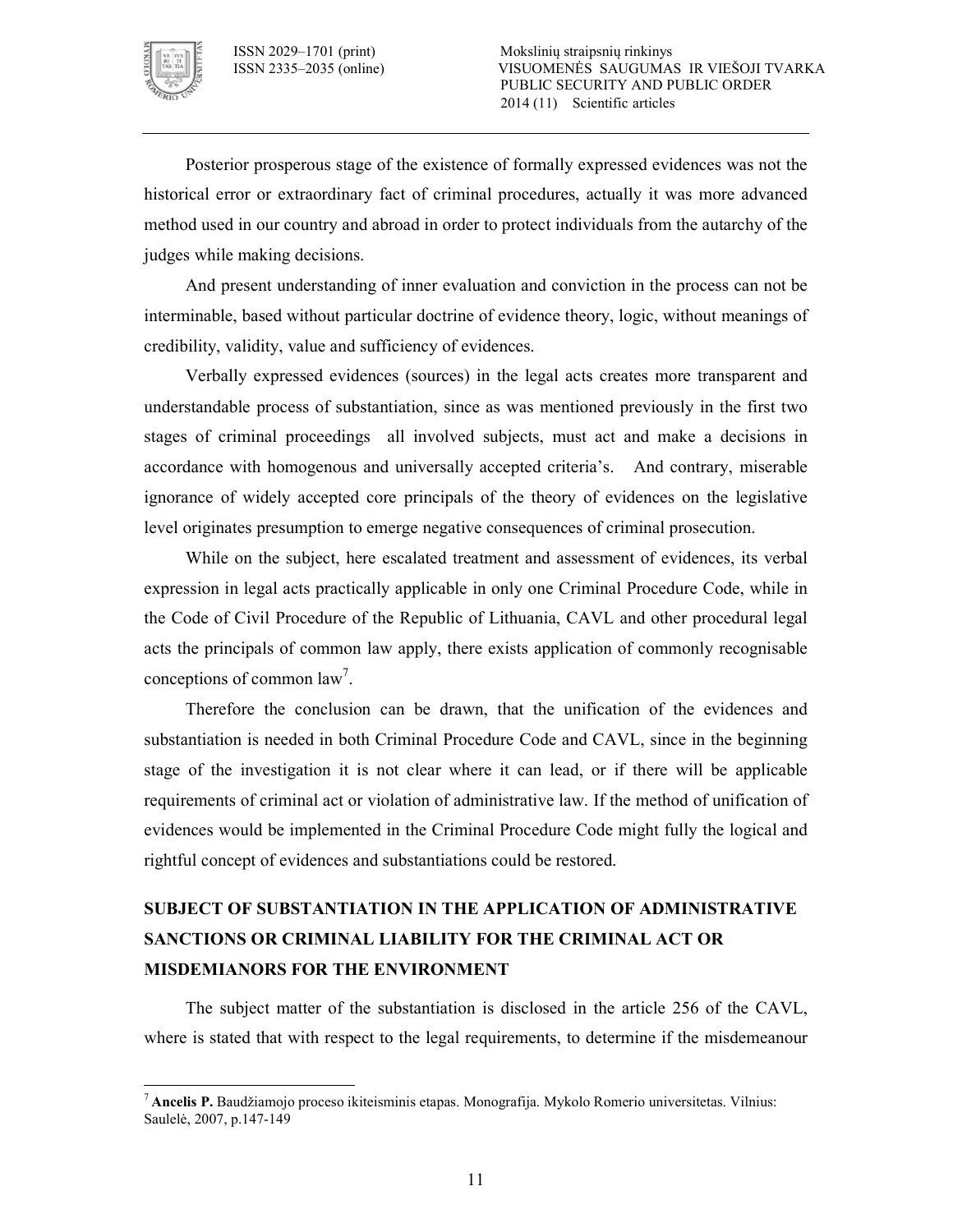

was committed, or the act was not committed; if the individual is responsible for committed misdemeanour, and other circumstances important to the successful resolution of the case.

Otherwise the circumstances of the evidences are more detailed in the article 260 of the same Code on the structure of the protocol (minutes) of the administrative violation, where is stated necessity to fixate evaluation of adequacy of specific section and relation with disposition. Competences to duly fixate protocols (minutes) for the officers responsible for the protection of the environment are listed in the particle 2 of the clause 1 of the article 259 of CAVL.

The subject of the crime committed to the environment can be named as follows: components of all natural environment for which the harm was made, for example: for the ozone layer; air; soil and its entrails; surface waters and underwater; sea waters; fauna; forests and other flora; other microscopic organisms; forbidden kinds of contaminants; radioactive, bacteriological and chemical substances; microbiological and other biological agents and toxins, etc.

In the present Criminal Procedure Code constituents of the subject matter of the substantiation are not disclosed, though in our opinion it could be explained with respect to the following elements: the circumstances revealing if the crime was committed; the liability of an individual; the possibility of the conviction, are the mandatory and must be the subject matter of the proof also other circumstances which may be used in order to retrieve the suspect or accused individual.

In other word in the criminal proceedings and prosecution following goals must be reached and the answers to the following questions should be found: if the crime was planned and committed; who is the suspect; if there is a basis to terminate the investigation; or if there is a basis to transmit the case in to the court. All the recited and other particular circumstances are clarified with respect to the method of substantiation, which is comprehensible as activities performed of all individuals involved in the proceeding; during the evaluation of the evidences, the discovery of the existence of the facts of subject matter of proof can be found.

In our opinion in the beginning of the process investigation can be orientated only by the dependency of the object to the type of crimes. Only after enough evidences were gathered, and the committed act can be determined and qualified with respect to the particular article of the special section of Criminal Code or CAVL, from this moment, the individual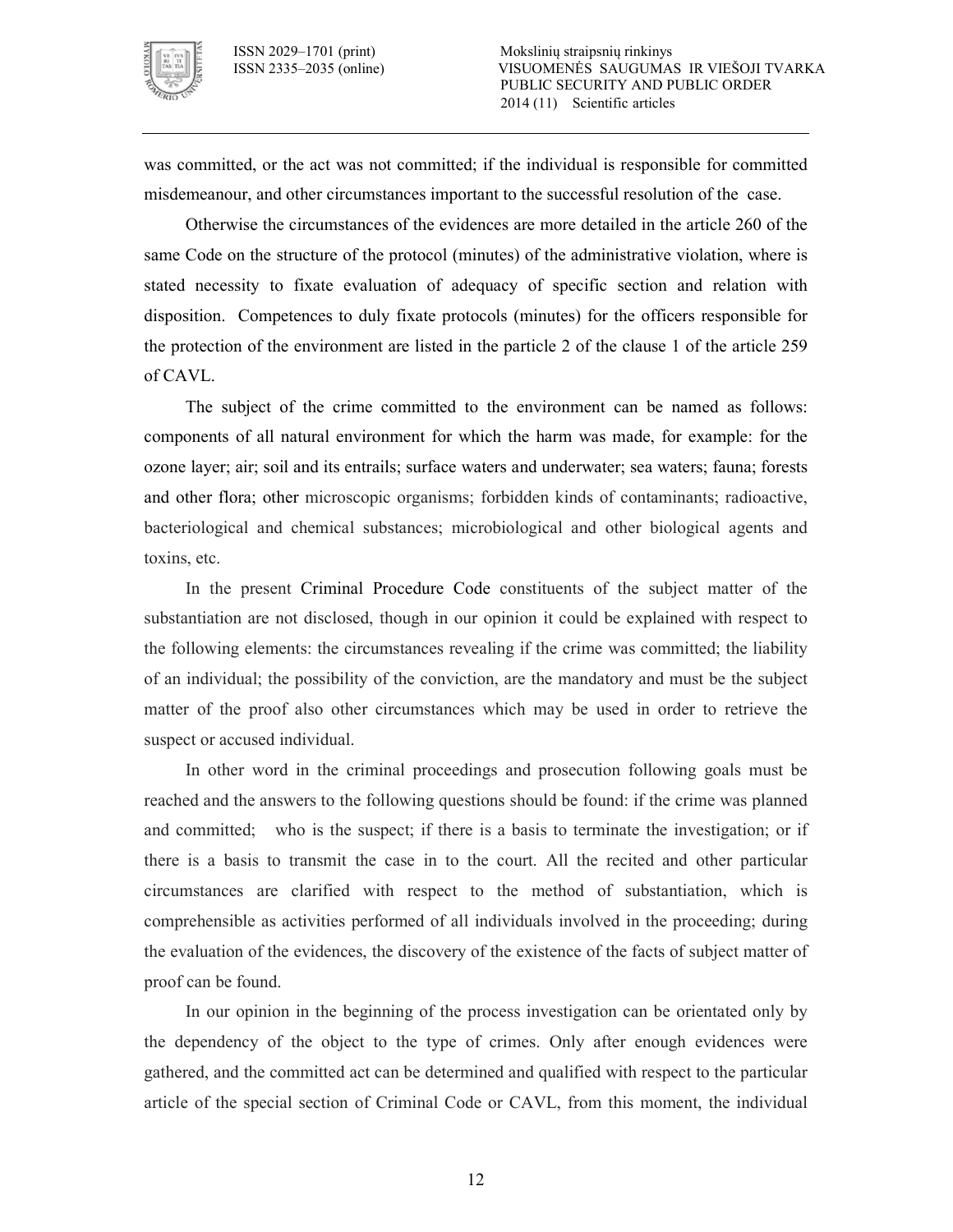

can be acknowledged as suspect and the compulsory measures to the suspect can be applicable.

Other circumstances, which are not included in the list of goals, should not be taking into account and archived in the files $<sup>8</sup>$ . The circumstances of the substantiation can be</sup> characterized as circumstances listed in the general section of Criminal Code, also other circumstances, which describes indicated features of the disposition of the committed act and also circumstances of the features of the particular case.

The essence of the examination of the individual in the process of substantiation is very important and is not less significant than in other forms of prosecution, it has the deciding factor for the fair qualification of the committed act, adaptation of the procedure of the legal norm, tactics of procedural act, measures and other methods of the investigation. The examination of the individual is achievable with the method of collection of biographical data; also it might be advantageous to use independent characteristics. The biographical method is the data collection on the facts of the life of an individual with respect to the chronological sequence or distinct stages of the life, the interrogation of the same individual, his relatives or other related persons can be applied, also as the exercise of other acts of investigation (search; special analysis and expertise, etc.). Not inconsiderable possibilities to investigate the individual can be reached during the verbal contact and vigilant observation of the behavior. The most efficient way to terminate the investigation is to adopt the indictment, the indictment can be drawn only after scrupulous examination of the circumstances. Indictment summarizes the results of investigation and lines the boundaries of the proceedings in the court.

Explaining the circumstances of the substantiation for the crimes committed to the environment it is essential to examine several articles of the Criminal Code of the Republic of Lithuania (Criminal Code) $\degree$  for example article 270 (Violation of the regulations governing environmental protection or the use of natural resources; or constructions where are reserved dangerous substances, or can be found potential dangerous installations, or operating potential dangerous works, violation of the supervision or exploitation regulations). Apparently, it can be seen that the nature of the respective disposition is referring, therefore during the substantiation will be applicable not only the above stated article but also other legal acts and

 $\ddot{\phantom{a}}$ 

<sup>8</sup>Ancelis P**.** Funkcijų suderinamumas veiksmingame ir sąžiningame baudžiamajame persekiojime. Mokslo studija. Vilnius, 2012. P.75-76.

<sup>9</sup>Lietuvos Respublikos baudžiamasis kodeksas. Saulelė. Vilnius, 2014.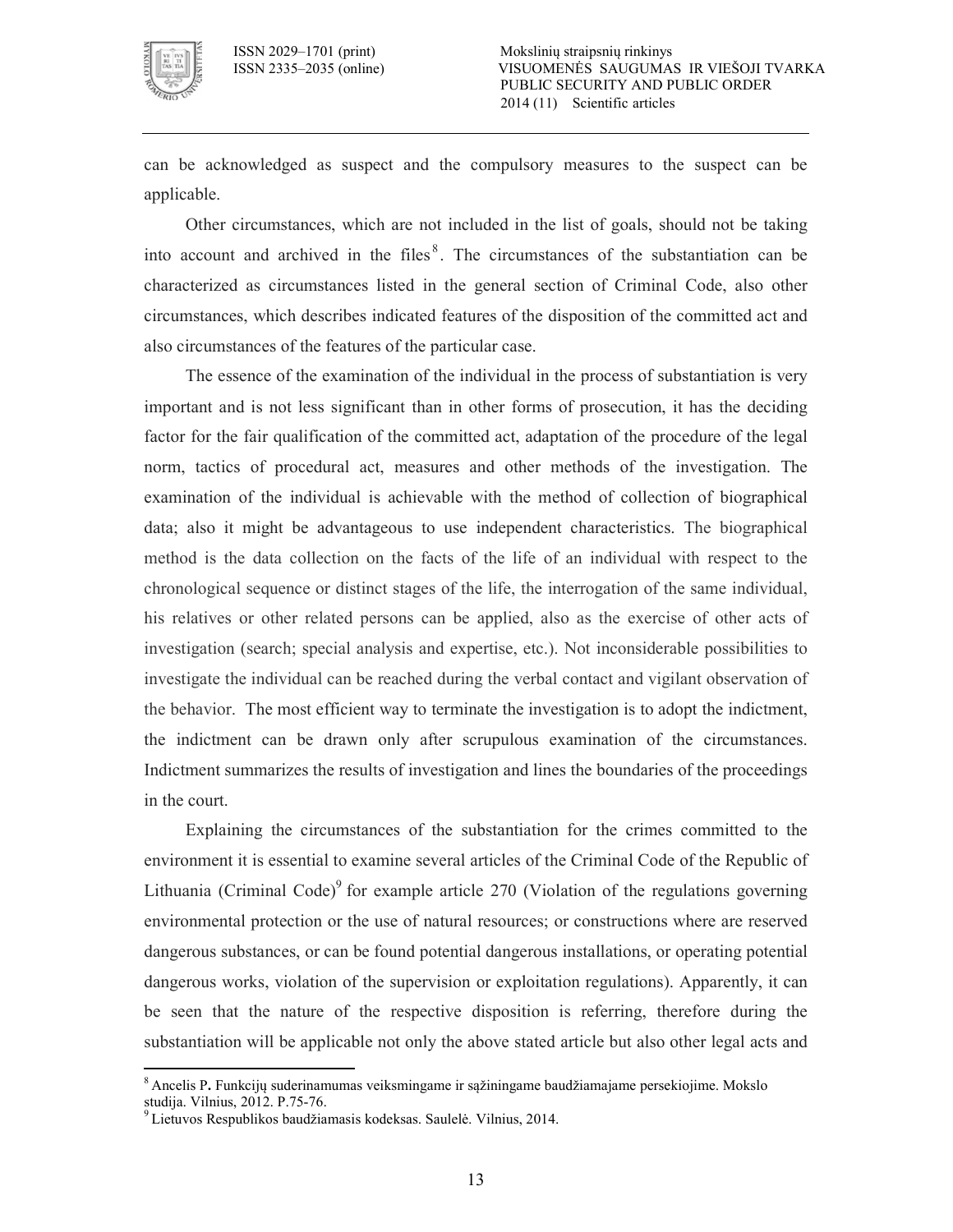

ISSN 2029–1701 (print)<br>ISSN 2335–2035 (online) Mokslinių straipsnių rinkinys<br>VISUOMENĖS SAUGUMA VISUOMENĖS SAUGUMAS IR VIEŠOJI TVARKA PUBLIC SECURITY AND PUBLIC ORDER 2014 (11) Scientific articles

norms related with the protection of the environment, for example The Law on Environmental Protection, other related regulations. In the said article the object of the crime is environment and safety of ecology, it is the protection of the environment from the physical, chemical and other hazardous effects or consequences arising from the made impact of economic activities or the utilization of natural resources. The subject of these criminal acts is environment and natural resources. Structural elements of the environment can be acknowledged as following: surface of the ground; entrails; air; water; soil; flora; fauna; organic and non-organic substances entirety.

To name it even more precisely the subject of the committed crime to the environment is: forbidden kinds of contaminants; radioactive, bacteriological and chemical substances; microbiological and other biological agents and toxins. Natural resources mean the elements of organic and inorganic nature: flora, fauna, water, soil, etc., which are used or may be used by man in order to satisfy his needs.

The reason to initiate the investigation usually comes from a received notification, complaint of the institutions responsible for the environment protection, of legal entities or other concerned individuals. Following annexes to the complaints are attached: the administrative violation protocol; explanations of individuals; conclusion of specialists (reflecting sequence of the violation; determination of harm; reasons of committed act and others; acts of previously performed inspections, acts on laboratory researches of water, air, soil and other).

From all the above data depends the final conclusion to start or cancel the investigation of committed act. In the primal stages of investigation usually the following actions are applied: the investigation of the crime scene; exaction of documents; analysis of the objects; interrogation of the witnesses; request to provide the conclusions of specialists; examination; and others. For all these and other procedural actions are designated respectable tactic in order to rightfully perform of the actions.

The crime scene could be either industrial, either other territory, dependently from the composition of the criminal act (sea water, other waters, forests and others).

The objective aspect of the crime describes consequences and causal associations between act and consequences.

The violation of the legal norms on the environmental protection or consumption of the resources of the nature can be committed with the active action or inactive, when the duties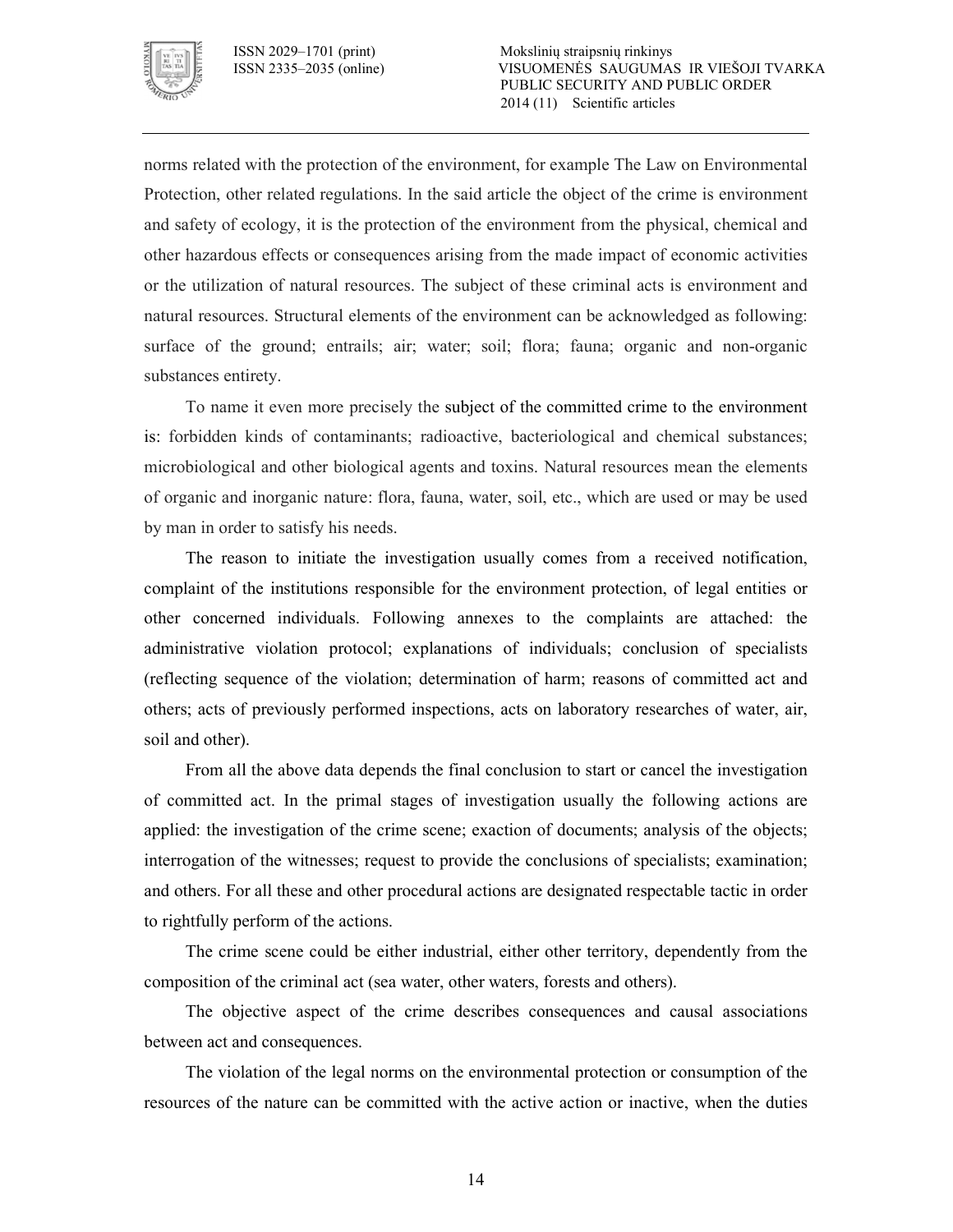

stated in the norms are not performed. For example in the Law on Environmental Protection is designated that legal and natural persons wishing run economic activities must individually prepare project documentation on the possible impact to the environment, such project documentation shall be coordinated with responsible officers, that legal and natural persons utilize natural resources with respect to the documentation and not breaching the standards and legal acts designated for the protection of the environment.

In the aforementioned Law is set forth the prohibition to burn the grass, reeds, stubbles or wastes, except conditions when the premise is received to burn these objects in the special repositories.

The footprints of these criminal acts could be named as the reflection of the criminal acts in the conscious of the different individuals or in the material objects; changes in the environment; testimony of witnesses and victims, documentation of the legal persons.

Substantial footprints can be named: polluted waters, other contaminants, explosive subjects and others. It is possible that in some cases there are no appliances or instruments used to perform violate act, and the reason for this is that persons was not in compliance with the set forth legal requirement, as for the others norms of criminal acts characterization of use of mechanical vehicles, planes, explosives, gas, weapons, ammunition, and other instruments.

The Law on Protection of Sea Environment forbids pollution of internal waters and territorial sea, and for the ships, planes and other mechanical construction sets forth prohibition to depose and burn wastes and other substances in the region of Baltic Sea and in the open waters.

The clause 1 of the article 270 of the Criminal Code is applicable if for the violation of the regulations governing environmental protection or the use of natural resources, emerge the threat to the life or health of a large number of people or this could have caused major damage to the air, soil, water, fauna, flora or it could rise other serious consequences to the environment. As was mentioned previously solving out the question on the level of the harm made to the environment is it rather high or not, also solving out if other effects are seriously damaging environment, the focus can not rely only on what was the financial loses or monetary expression of the harm to environment, the focus should be on the nature of trespass of regulation designated for the protection of the environment, on the nature and value of the harm made to ecosystem, on the importance of the objects of the nature and the harm was made on them, on the degree of harm, possibility to restore previous state of the environment,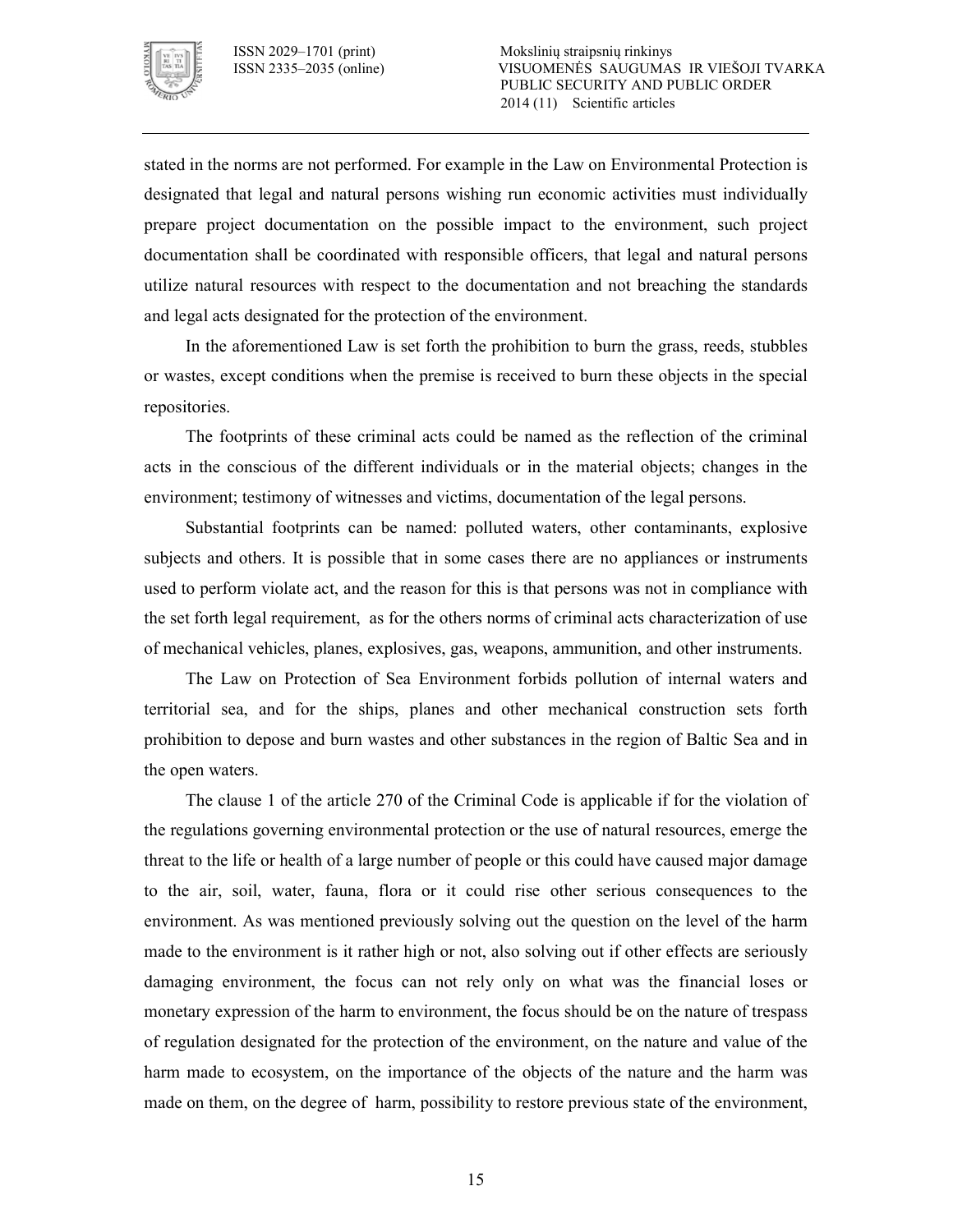

etc. If these harms are not in question then the individual for the made trespass can be arraign to the administrative responsibility. The victim of the criminal act on the environment can be an individual, on whose health harm was made. The victim can be a person who had a contact with the polluted environment.

The clause 3 of the article 270 of the Criminal Code designates responsibility if for the violation of regulations governing environmental protection or the use of natural resources as stipulated by legal acts, emerged minor damage to the fauna, flora or other negligible consequences to the environment. Many of these acts can be performed with negligence, with a lack of intention to commit a crime. Rrealisation of such crime with an intent can be related with the activities performed by officer or industry, disregarding the procedure established by the law.

The subject of the crime can be the compos mentis person who had attained the age of sixteen years also a legal entity. In the estimation of the responsible person all factors except age do not have significant meaning. First of all the suspicion can be focused on the executive managers or employees of legal entities, officers of official institutions other organisations. The State, a municipality, municipal institution and agency as well as international public organisation shall not be held liable under these crimes.

The subject of the crime committed to the environment can be as follows: components of all natural environment for which the harm was made, for example: for the ozone layer; air; soil and its entrails; surface waters and underwater; sea waters; fauna; forests and other flora; other microscopic organisms. The victim of the criminal act on the environment can be an individual, on whose health harm was made. The victim can be a person who had a contact with the polluted environment. It is possible that in some cases there are no appliances or instruments used to perform violate act, and the reason for this is that persons was not in compliance with the set forth legal requirement, as for the others norms of criminal acts characterization of use of mechanical vehicles, planes, explosives, gas, weapons, ammunition, and other instruments. The crime scene could be either industrial, either other territory, dependently from the composition of the criminal act (sea water, other waters, forests and others). The footprints of criminal acts could be named as the reflection formatted in the material objects; changes made to the environment; utilisation of devises and tools, utilisation of transport vehicles, weapons, fishing tackles, documentation of Companies, substantial footprints: polluted waters, other contaminants, explosive subjects and others.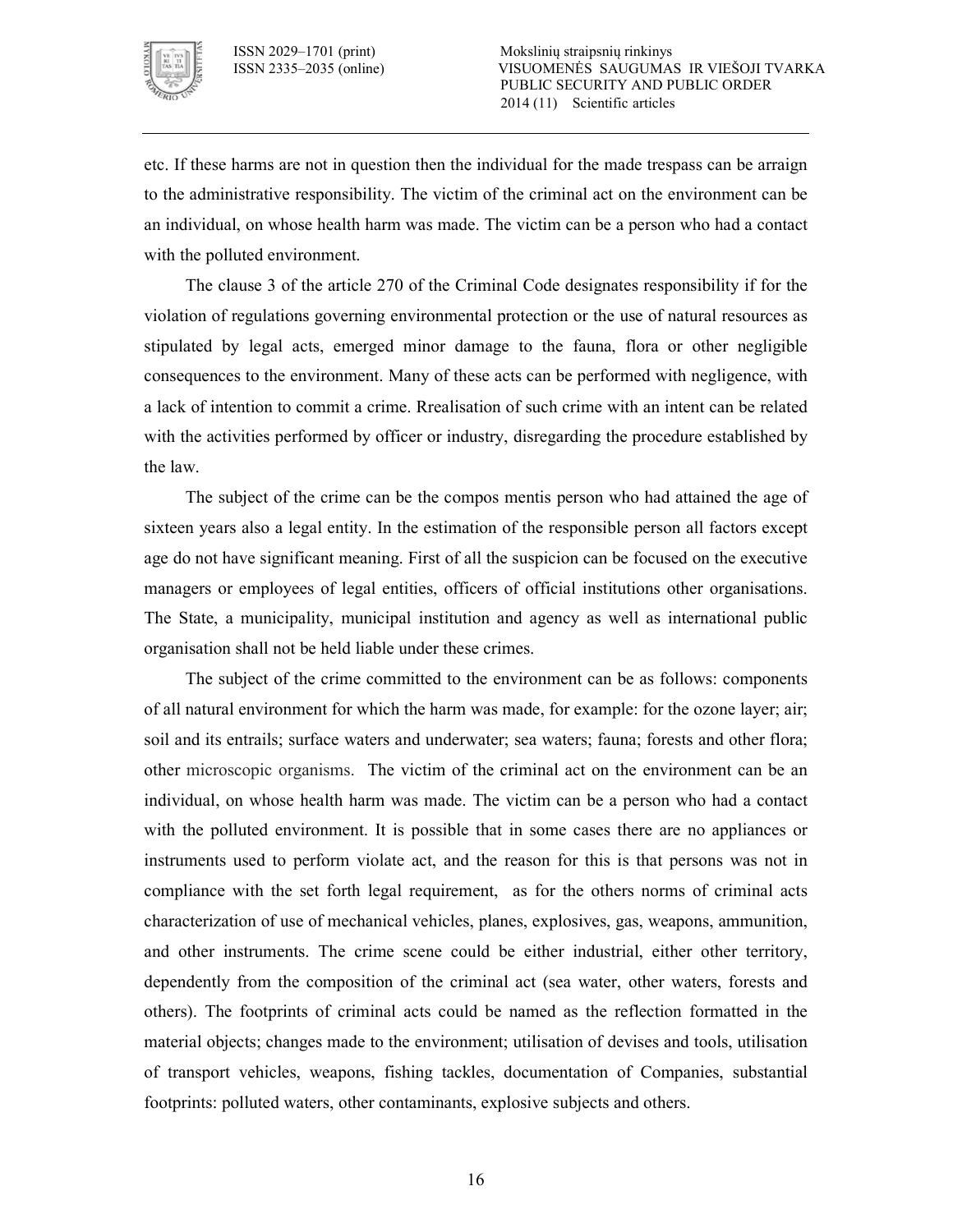

While applying administrative responsibility for the violations made to the environment the wide variety of circumstances, designated in the CAVL, must be taking into account, all these circumstances generally are set forth in many poor systemised articles of the special section of VACL. Expectantly that in the draft of a new CAVL these misdemeanours, especially designated for the violation of environment will be more clearly distinguished and structured.

# **CONCLUSIONS**

Therefore the conclusion can be drawn, that the unification of the evidences and substantiation is needed in both Criminal Procedure Code and CAVL, since in the beginning stage of the investigation it is not clear where it can lead, or there will be applicable requirements of criminal act or violation of administrative law. If the method of unification of evidences would be implemented in the Criminal Procedure Code might fully the logical and rightful concept of evidences and substantiations could be restored.

While applying administrative responsibility for the violations made to the environment the wide variety of circumstances, designated in the CAVL, must be taking into account, all these circumstances generally are set forth in many poor systemised articles of the special section of CAVL. Expectantly that in the draft of a new CAVL these misdemeanours, especially designated for the violation of environment will be more clearly distinguished and structured.

# **REFERENCES**

- 1. Lietuvos Respublikos Konstitucija (Lietuvos Respublikos piliečių priimta 1992 m. spalio 25 d. referendumu) // Valstybės Žinios. 1992. Nr. 31-953. (Su pakeitimais ir papildymais).
- 2. Lietuvos Respublikos baudžiamojo proceso kodeksas. Oficialus tekstas ( parengtas ir išleistas vykdant Lietuvos Respublikos teisingumo ministro 2008 m. gegužės 13 d. įsakymą Nr.1R191). Vilnius, 2008.
- 3. Lietuvos Respublikos administracinių teisės pažeidimų kodeksas. Papildytas leidimas 2013 m. gegužės 20 d. Vilnius. Leidykla "Eugrimas".
- 4. Lietuvos Respublikos baudžiamasis kodeksas. Saulelė. Vilnius, 2014.
- 5. Lietuvos Respublikos aplinkos apsaugos įstatymas. Valstybės žinios, 1992, Nr. 575 (su vėlesniais pakeitimais).
- 6. Lietuvos Aukščiausiojo Teismo 2010 m. kovo 30 d. nutartis baudžiamojoje byloje Nr. 2K 159/2010.
- 7. Ancelis P. Baudžiamojo proceso ikiteisminis etapas. Monografija. Mykolo Romerio universitetas. Vilnius: Saulelė, 2007. 296 p.